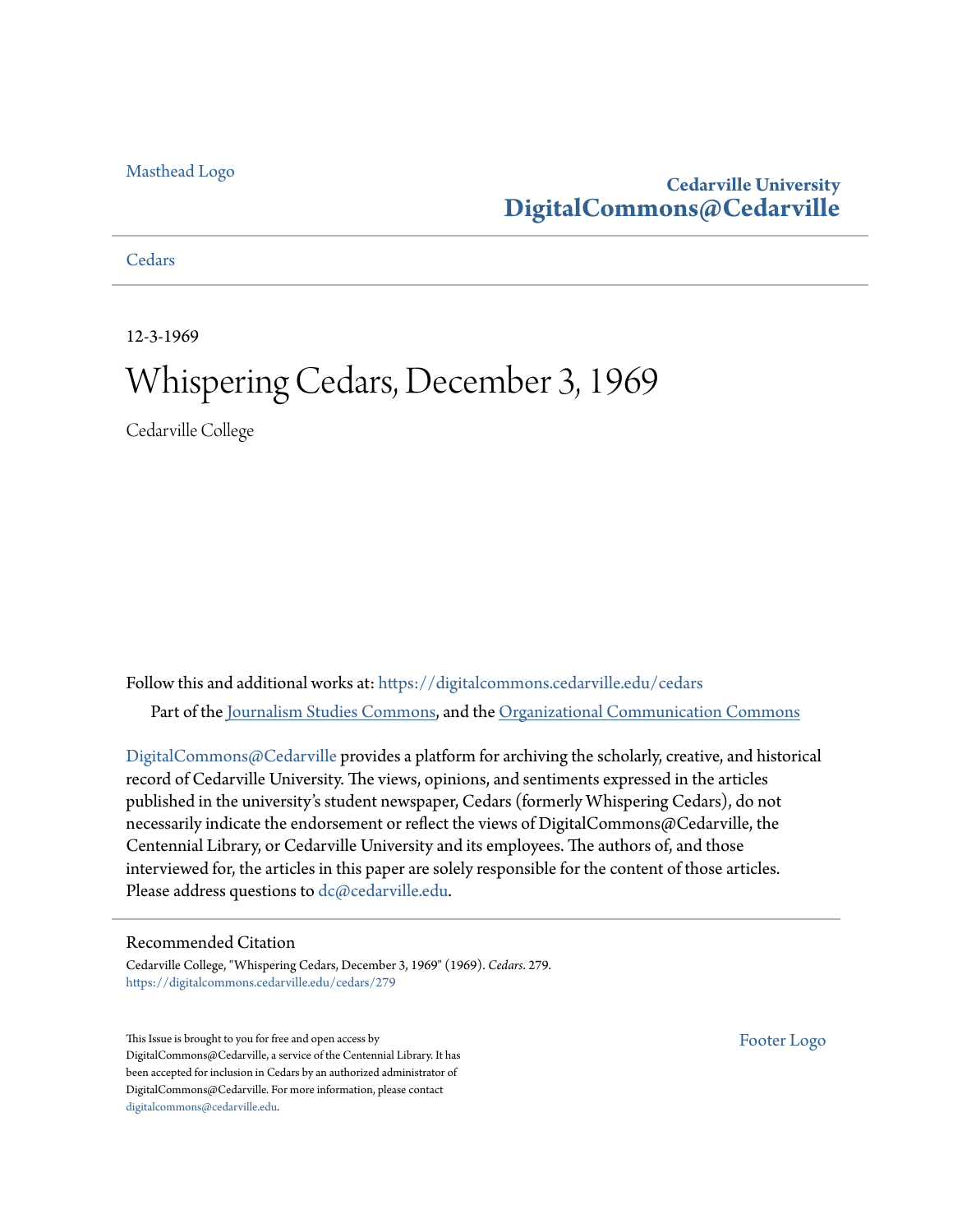WHISPERING CEDARS

Vol. 20, No. 5

December 3, 1969



# **Aw ... Go Jump in the Lake!**

by Marsha Joy Osman

"As I sit beside the window, buried deep in troubled thought, the beauty spread before me brings the comfort I have sought." This thought given by Florence Cowles might possible express the feelings that a future student sitting in the new student center might have.

As everyone now knows, the lake valve was shut off. Therefore with an adequate amount of precipitation the new lake should start to fill.

The long range plans for the lake is that it will be a scenic spot for students of Cedarville to enjoy. The aesthetic beauty is the main thrust of the developing projects. All buildings are to be situated in such a way so that they will all have an advantageous view of the lake. The dining hall located in the future student center will be overlooking it. Students can means that the team did not tberefore enjoy beautiful landscape while eating their meals. There will also be sun decks extending from the student center that will overlook the lake providing opportunities to get away

from all worries and to enjoy the Of course the immediate use.

beauty. There will be a bridge benefits of the lake should also extending across a finger of the be viewed. It has provided lake to the student center and earth to build up the athletic several walks around it that will fields and has been approved as give opportunities for leisurely a State Conservation Project. strolls and private devotion. Since there is a small creek feed-<br>There will also be a boat dock ing into it and with adequate ing into it and with adequate providing boats for students to rainfall there should be enough (Continued on page 7)

## **May Don't You Debate?**

Debate is the truest of the liberal arts. It demands exhaustive research, thorough familiarity with the debate problem and the ability to present and defend opinions that are held. Randy Patten and Ken Cole experienced the rigors of debate at Kenyon College on November 14-15 as they argued their way through . six rounds of intercollegiate switch-sides debate.

The switch-sides · format know which side of the debate they would take until shortly before each round started. They had to be able to argue each side with equal effectiveness. This is a massive assignment

when one considers that this year's national debate topic is "Resolved: That the; federal government should grant annually a specific percentage of its in-' come tax revenue to the state governments." Ken finished in a tie for third and the team finished fourth in· total speaker's points. This was a fine first tour. nament showing in spite of the fact that they won on two of the six rounds.

On November 22 the team participated in the Otterbein Col· lege Turkey Tournament. Randy Patten and Ken Cole debated affirmation. Dave Draxler and Dale Schilling supported the neg-

( Continued on page 7).

**ONE ACT PLAYS** 

by Judy Johnson

On the evenings of December *5* and 6, seven one act plays will be presented in Alford Auditorium. At present it is planned that on one night three plays will be presented, and four plays will be given on the other night.' Admission for students is fifty cents.

The plays axe the projects of the Principles of Play Directing course, which is taught by Mr. John Stockwell. Each member of the class was required to choose a one act play, cast it, and direct it.

The plays and their directors are as follows: Mr. John Barker, directing *Impromptu;* Mr. David Bodden, directing *The*  Happy *Journey*; Mrs. Joan Clay, directing *Early Frost; Tbe Apollo Of Bellac,* directed by Miss Marsha Edwards; *Heat Lightning,*  directed by Mr. Randy Hamil- . ton; *Maid to Marry,* directed by Miss Joyce Saemenes; and *The* · *Leader,* directed by Mr. Dale Schilling.

#### **CEDARVILLE CO-OP'S**

by Lin Mason

Dr. Jack Riggs, professor . of Bible, will be teaching a course called Introduction to Evangelical Theology at Wittenberg University next quarter. This three credit course, which is similar to. Theology Survey, will be held Wednesday evening at 7 to 9:30.

It is being offered as part of the co-operative education program of the Dayton-Miami Valley Consortium, an organization of area schools to foster educational advancement, research development, and administrative efficiency. Students at Antioch, Wittenberg, Wright State, Univer~ sity of Dayton, Central State, Wilberforce, Cedarville, and several other colleges can take courses at these schools and get (Continued on page 7)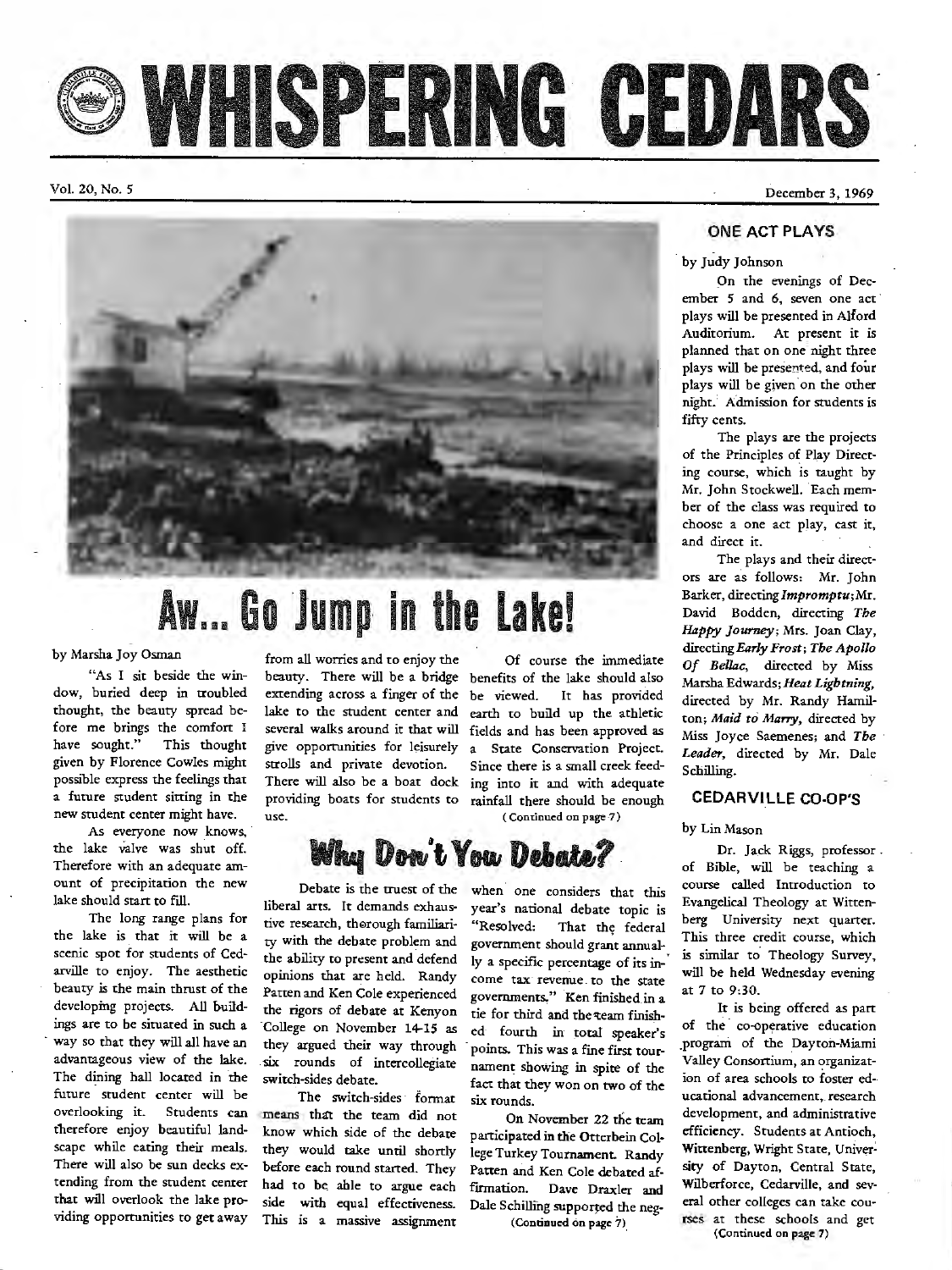## Our Eyes We Close

Skirting the issue is quite the theme, But under this, who knows? A greater issue portends its head Yet quickly our eyes we close.

<sup>A</sup>brother black before us spoke And with conviction said "The racial dimension is answered by Christ." And from the Bible he read.

And from our hearts we said " 'Tis true." And from our seats arose Hurrying from chapel to other things Quickly our eyes did close.

Why is the number of blacks here small And growing less with years? Isn't Christ for one and all, Or has He prejudiced fears?

Would He require parental consent To buck tradition's hell And fain would speak with love to the heart Of the woman at the well?

God in love looks down upon His children, black and white And sees not the color their skins might be But asks if the heart is right.

Must we say to our brother in Christ You're far too dark for me Don't dare date my sister white For God is white, you see.

Or do we fear with trembling hands The churches, our support? And do we say, " 'Twas mammon we chose." When to God we give report?

Skirting the issue is quite the theme As prejudice grows and grows Skirting the issue all day long As quickly our eyes we close.

*Rieb Mitchell* 

#### To the Editor:

Throughout the Scriptures we are admonished to love one another. Within the text of I Corinthians 13 we find this clearly taught yet we are plagued by prejudices. One of these prejudices is that of race. Prejudice is defined as "A hostile attitude toward a person who belongs to a group, simply because he belongs to that group." We tend to stereotype individuals because of their ethnological background. In our society, which is torn by racial strife, we as students need a proper concept of the world of which we are a part.

Equality and peace are two greatly desired qualities in our society. As Christians we realize that Christ is the only answer to these problems. In Christ, we find peace, and in Christ we find eq-يجب

### To the Editors of Whispering Cedars:

<sup>I</sup>would like to express my awe and reverence for the truly inspiring propensity for sarcasm we seem to have in our editorials. I'm going to cut them out and paste all of them to the ceiling over my bed. Then I can have them always at my disposal to admire and cherish. But best of all, I really groove on all the BIG WORDS you use. Oh, HOLY EUPHEMISM! You really have an ability for saying something with the greatest amount of words! As of this letter, I'm throwing away my dictionary and thesaurus-and compiling all my back issues of WHISPERING CEDARS for reference instead.

| WHISPERING CEDARS<br>is a publication of campus<br>events and student opinion<br>for Cedarville College, pub-<br>lished bi-weekly.                                                                                |
|-------------------------------------------------------------------------------------------------------------------------------------------------------------------------------------------------------------------|
| Editor - Rich Mitchell<br>Sports Editor - Bob Allen<br>News Editor-Dawn Myers<br>Feature Editor - Bonnie<br>Smith<br>Photographer - Joe Spade<br>Business Mgr. - Sue Moore<br>Circulation Editor - Ellen<br>Young |
| Staff<br>Bernice Bowersox<br>Diane Cockerill<br>Barb Johnson<br>Judy Johnson<br>Faun Kauffman<br>Dianne Kemp<br>Judy Leach<br>Lin Mason<br>Marsha Osman<br>Tom Seidler<br>Debi Thornton                           |

uality. Perhaps the greatest sociological barrier of history is that between the Jew and Gentile, yet when hearts are surren dered to show the love of God even this is overcome. In the Galatian epistle in ch apter 2 we find recorded Paul's rebuke of Peter for separating himself from the Gentiles. Galatians 3 :28 says, "There is neither Jew nor Greek, there is neither bond nor free, there is neither male nor female: for ye are all one in Christ Jesus."

The problem that concerns me is that just as equality is theoretical in the world, equality is theoretical in Christian ity. While we acknowledge the right of equality, we deny the fact of equality to Black Christians. Shouldn't a soverign God determine our policies in these matters? I do not suggest a change in our school standards but merely desire that Continued on page *<sup>5</sup>*

## To Fear God

If anyone was wise enough to know the whole duty of man, it was Solomon who wrote, "Fear God and keep His commandments..." (Ecc. 12:13)

To fear God means to reverence Him in worship. Man has been put on this earth for one of two reasons: (1) to be saved, and (2) after salvation, to worship God(not to save others primarily!) Could most, if not all problems on campus, stem from irreverence to the one, omnipotent, mighty God of the universe? It bothers me to sense such a strong disrespect in our chapel services. I wonder how many of us know how to really worship the Lord our God, how to sit down in humility and praise Him for even ten minutes. No, all we can do is enter a service and talk about others, or laugh at someone who is doing his best though it may not satisfy our level of pride, or criticize a speaker who doesn't meet up to our standard of interest. Who do we think we are? It has not been the world that has dragged the banner of Christianity through the dirt but rather Christians themselves.

We have little or no respect for the individual on this campus! And is the love of God really shed abroad in our hearts for other Christians? If it is, why there stealing, disunity, griping, harmful criticism, dishonour, or any other lack of respect for fellow brethem? Why? Because we have so little fear of a truly loving God! It astounds me to think of the absolute fear that the Israelites had toward God under the law in the Old Testament as compared to our light-hearted treatment of God and His holy Word.

It was thought that by shortening the chapel service this year, the problem of impatience to get to the post office or cafeteria would be irradicated. But this has not been so! Before a speaker has concluded his benediction and amen, students are gathering books and putting on coats. Who would ever think of spending a few extra minutes to share in an invitation that could determine a person's eternity?

Let us examine ourselves in the quietness of God's presence and know that He is God. I myself may be guilty of irreverence to the One who hath created me for I am only human. However, much of this disrespect can be eliminated on this campus and thereby eliminate many problems. "It is a fearful thing to fall into the hands of THE living God." (Hebrews 10: 31) Will you dare meet the challenge?

Tom Seidler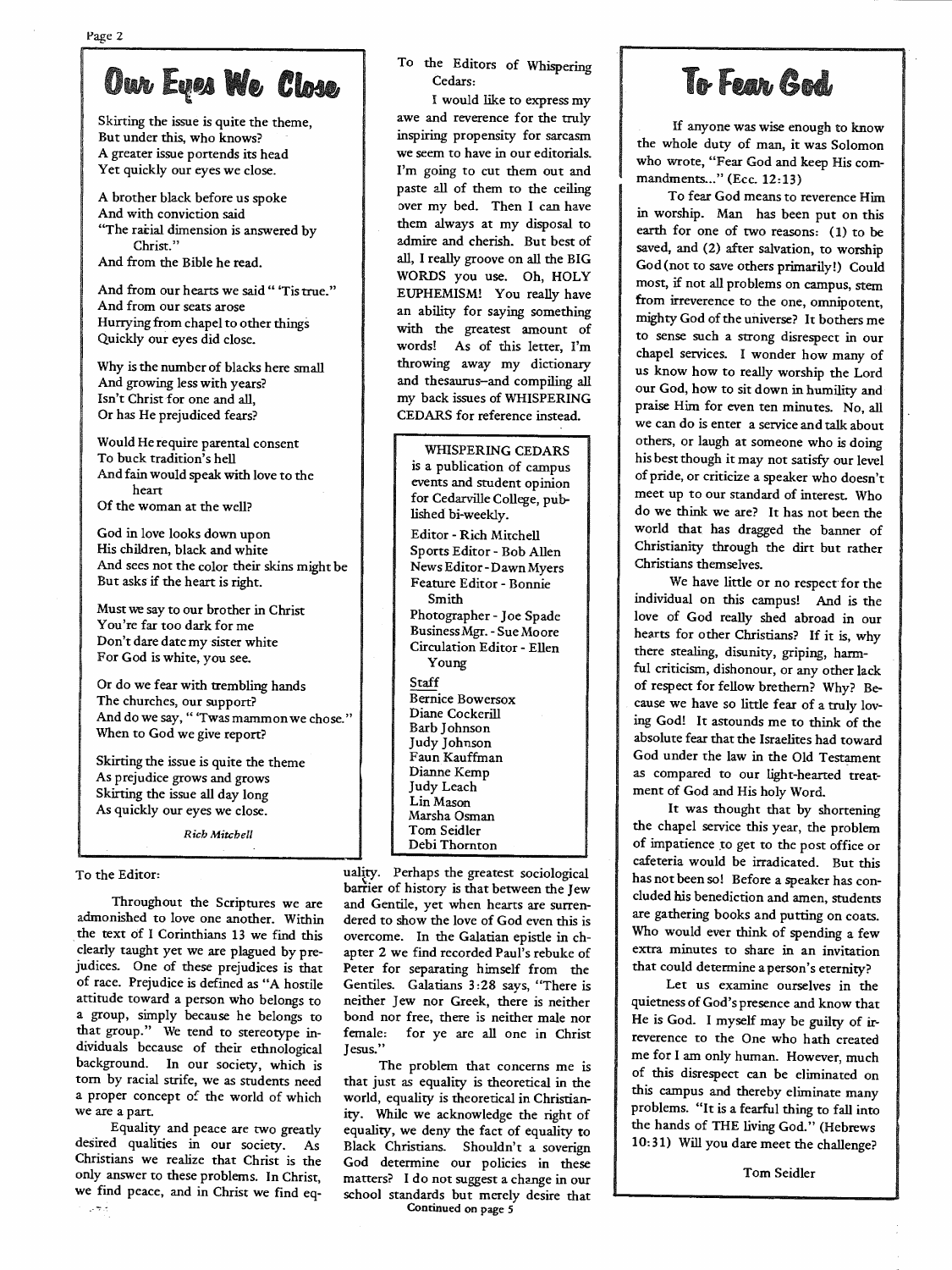

#### Dear Sirs:

Yesterday I was asked to do something I thought I would never be asked to do at a Christian college. I was asked to surrender my convictions. I was asked to discount the leading of the Holy Spirit in my life. I was asked to stop thinking. The alternative? Leave Cedarville. My first reaction was to pack and run away to some place where people realize that Biblical principles are not jeopardized by Christian liberty, where the administration understands that spirituality is measured by the fruits of the Spirit and not by how many times a week one shaves, where students are more interested in becoming what God wants them to be than in what an institution thinks they should become. <sup>I</sup> wanted God to take me some place where Christ and not men does the molding, where people are more interested in the attitude of my heart than how much of my leg shows, where students are allowed to think as individuals without being labeled a rebel But God didn't transport me and my bags remain unpacked because God brought something wonderful to my attention. He reminded me that Cedarville College does not stand for the Word of the trustees and the testimony of the administration. And I will not be intimidated nor forced to leave by a group of men who piously believe they hold a monoply on Christian standards and whoever deviates from their rules is unspiritual. Christ is my judge. I believe the Apostle Paul said that. I will submit to Cedarville's stifling anti-intellectualism, stupid pettiness, and oppressive narrowmindedness because what Cedarville really stands for is so much bigger than any group of men. And as long as Cedarville College stands for the Word of God and the Testimony of Jesus Christ my conscience is clear in remaining here, for you see gentlemen, that is my position too.

> In Christian concern, Patti France

Thursday evening a Student Council opinion poll was discovered in our mail boxes. Without vealing was question 5, "Comments on the skirt issue." This perhaps is a better judge of student opinion than some of the other questions.

One opinion expressed by many students on both sides of the issue was, "I think inches is a trivial matter. Council can spend their time on other worthwhile matters." Another one put it, "I feel that much is said over things that are small." But there was a sizable amount of opinion that this matter was important.

"It's too bad that a person's educational abilities and spiritual beliefs have to be measured ag- ainst such petty issues as hair, color of jeans and girls' clothing. It seems to me that an institution lowers itself to dwell on the ridiculous rather than the emotional and spiritual problems of its stu dents. I think the college dwells on the superficial rather than the meaningful."<br>It does seem that the difficulty of finding dresses long enough is central to this problem.

"...it is extremely difficult--almost impossible-to buy a skirt or dress that will conform to the regulation of 'top of the knees'..." Another, "...the stores today are selling skirts and dresses that are shorter than they two larger, and that makes for a bad fit otherwise, because not all dresses and skirts can be length- ened."

An impressive amount of the reputed "vocal minority" were concerned with the issues of Christian liberty. "Christian girls should have standards of conduct and dress of their own. I don't think the school should force its standard of Christianity on someone." "A college girl should be responsible enough and mature to pick her own skirt length and wear it respectfully." "Grow up? We need maturity not childho

Some feel that the question of hypocrisy is involved. "Our motto should be changed to: For<br>the word of the Trustees and the testimony of Cedarville College. We are sacrificing principles of<br>Christian liberty for the sake o ample'."

One student wrote, "I feel that the school has brought a lot of this trouble on themselves and that it has blown out of proportion. My question is, 'Why is it basically the upperclassmen (women) and the leaders of our campus that...are given all the trouble?' This campus wouldn't be anything if it wasn't for some of are on the ball not only for the school but for the Lord. It is time we stop judging everyone else<br>and evaluate ourselves. Keep our eyes on those things which are above, the Lord, and not spend so<br>much time looking at girl

Some questioned the difference between church and Cedarville standards. "I don't under-<br>stand why the trustees, who are our pastors, will allow the congregation to wear their skirts any length ... When we come here we are expected, in fact required, to wear them longer than we have ever worn them." One wrote, "Let the Board of Trustees legislate in their own home.''

On the other side of the issue are those who support the rule as it stands and Dr. Jeremiah as he enforces it.

"I feel that the rules are set for a reason. I think we should abide by them. If you are going to let a little thing like this upset everyone, you are being ridiculous. Everyone knew the rules bethe rules here then I suggest they go elsewhere. There are plenty of colleges that will let you wear<br>what you want." "The girls knew the rule when they came here, so if they want to stay they<br>should abide by it. Styles are ing exactly what the rules are. We sign a statement saying we will abide by these rules. So why the Big Deal? Why can't we just accept it or leave it?

this was not a problem when I entered Cedarville College three years ago. Nor was it a problem even a year ago, when there was still time to transfer without loss of credits and money. Back then Cedarville College's standards were consistent with fashion. Now, when it is too late for me to transfer, Cedarville College decides to be 2 - 6" behind the clothing manufacturers. It seems as though the administration is making examples of those junior and senior women who cannot afford to transfer at this late date." Continued on page 5

merely another rule that Cedar-

like if there is no heart-felt con-

standards of the world. The stan-

and must exercise Christian mod-

To the Editor:<br>
esty," in order to make this part one can be forced to abide by a<br>
of the real Christian life, not certain regulation, but it may not of the real Christian life, not certain regulation, but it may not<br>I feel that a definite stan-<br>dard should be set concerning wille College has set A rule and tried for the batter. A since it dard should be set concerning ville College has set. A rule en- tude for the better. A sincere at-<br>skirt lengths to maintain a dis- foreing a certain skirt length or titude must come from within skirt lengths to maintain a dis-<br>tinct independence of the fallen anything else for that matter is through self-discipline anything else for that matter, is through self-discipline.

standards of the world. The stan- not going to enhance the "spirit-<br>dard should be accompanied by uall' atmosphere here on campus self. "Really why are the hemdard should be accompanied by ual" atmosphere here on campus, self, "Really why are the hem-<br>an explanation other than the or make anyone more Christian. lines high and use in all have an explanation other than the or make anyone more Christian-<br>fact that "we are children of God-like if there is no beart-felt con ty, is determining this particular victionalongwith it. Almost any- Continued on page *<sup>6</sup>*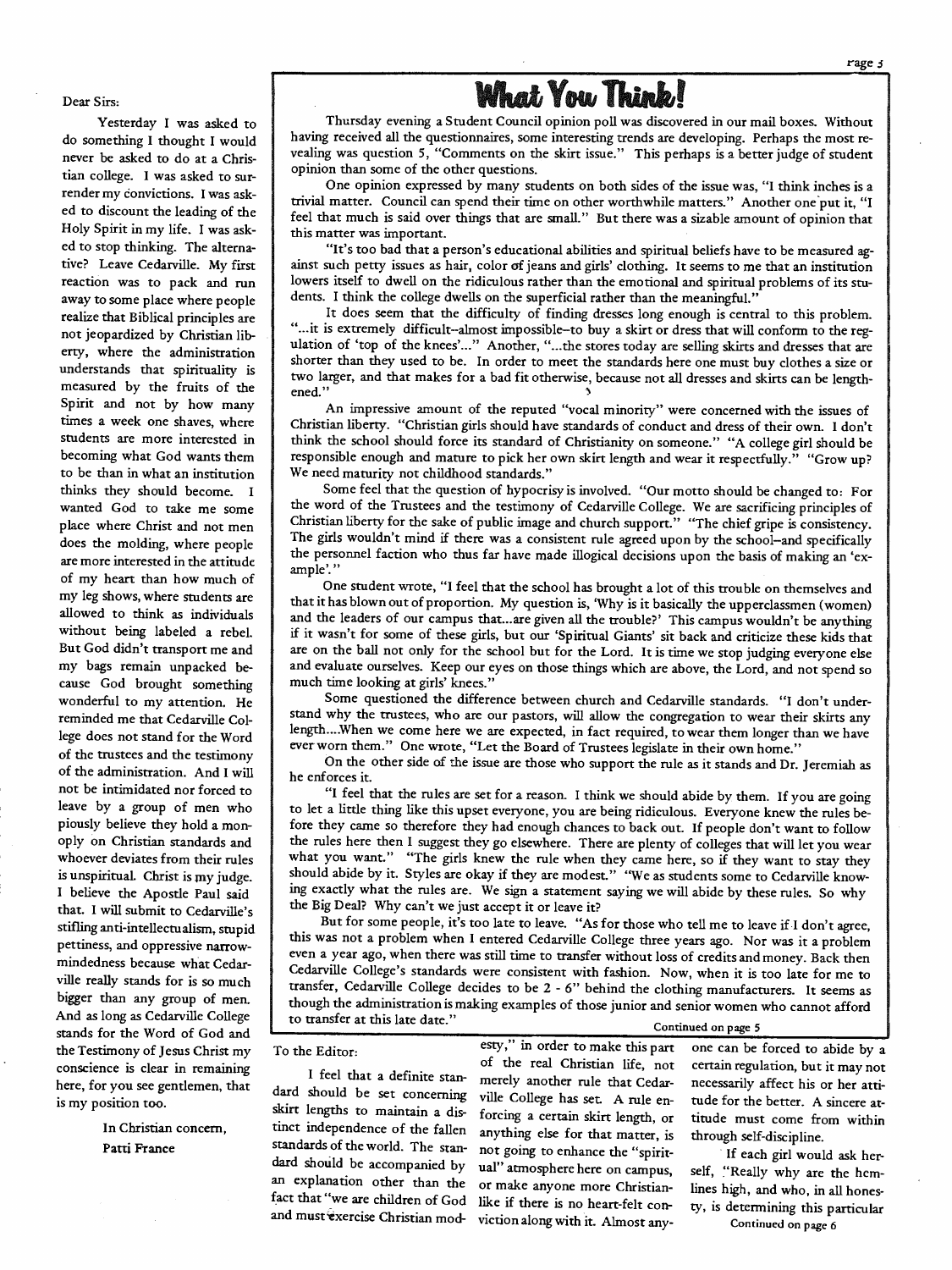Page 4

 $\widetilde{\chi}$ 

### Skirting the Issue

Short skirts and their repercussions have generated considerable interest on campus. Hours have been spent in Council debating the issue. Results of the opinion poll indicate that there is quite a problem.

The trend of most discussion has concerned rule changes. Council's decision was "no dress review board without a rule change." But this is where all attempted solutions are stymied. The rule, created by the Administrative Committee, has been canonized by the Board of Trustees and therefore becomes immutable for the rest of the year. A review board would just be another enforcement agency and, though it may eliminate inconsistancies, does not begin to sooth the irritation.

Cedarville College has a testimony to maintain, at the expense of the individual student if needs be. Perhaps this is where the problem is. External standards of Christian conduct are imposed upon all members of the College family and spirituality is judged by conformity. Those who are offended most easily by small infractions in such as skirt length thereby authenticate their spirituality.

Perchance there is a student movement underway to react to what they feel is hypocrisy in their own lives. Can they continually perpetrate an external testimony or must it come from the heart. The question becomes, "Is there room for such a student at Cedarville?" And the answer has been most emphatically stated in chapel.

Perhaps there will come a day when the honest Christian will be taken for what he is, when the testimony he radiates will be the real him and his own relation to Jesus Christ. Perhaps then skirt lengths will become a matter of personal conviction, not an arbitrary rule established by another generation. Until then I sympathize with those who strive to emanate an honest testimony and find it in conflict with the established. <sup>I</sup>pray the Lord to give you the courage to stand where you must. R.M.

#### **SKIRTS**

#### Dear Editor:

Ų

During the course of my three and one-third years at Cedarville College, I have occasionally heard complaints and objections to the school regulations. And I will readily admit that I too have voived an occasional grievance. Granted that many rules dealing with Christian conduct are outlined in the Scriptures and there are few questions concerning these. But matters of the nonmoral nature give rise to much discussion. For example, do I as a Christian student have the right to question the school's interpretation of certain rules which may be classified as nonmoral or in the realm of Christian liberty. Since the Bible has no specific directives on the subject, are my queries justified or are they unfounded. Now an interesting philosophy was recently presented in Mr. M.D. Senigneur's Sunday school class. He stated that if Cedarville College is con sidered an extension of the church, then maybe we as stu dents and church members have the prerogative to question a man's interpretation of the Scrip tures' directives on non-moral issues. But what if the college is considered an extension of the home or individual, since educat tion does begin and is of the home. If this rationale is accepted, then as students, we have no ground for objection to the rules and regulations but rather a respon sibility to them. I think that Mr. Seigneur may have "hit" upon something. Certainly this phil osophy coincides with a familiar exhortation that if one cannot abide by the rules of this college then maybe one should seeka more compatiable place of education. l am still pondering this issue, maybe others would like to join me. It may become pro found.

Ken E. Cole

ANTI-APOLOGY

Mr. Mitchell:

The editorial in the Whis pering Cedars of November 17 concerning the sending of tele grams to U.S. Senators to express our views on HR 13270 is based on some. serious errors that need to be corrected. The deferred giving plan now being set up by the Development Office is very similar to the system in operation at Wittenberg. Cedarville's pre sent students probably will not be affected by the passing of this bill, but its effect will be felt by those attending here when our plan begins to function as Witten berg's now does. And should we not be concerned for those who come after us? It seems to me wonh a pound of cure" still Dear Mr. Mitchell: applies. *(Editor's note: Does* · *this justify the deliberately mis-* The Development Office *leading statement in chapel, Fri-* did nor initiate or overtly en *day, October 31, "How many of·* courage the recent telegram *you would like to add about \$300* writing campaign concerning sec to your tuition next year?...and tions of the House Bill H.R.<br>for 45 cents you can send a tel-<br>egram to your senator that might *save you \$300 next year." WCDR* helpful. *tape.)* Secondly, a carbon copy When asked if Cedarville Student Council bulletin board more in tuition costs, I pointed *two week period begin before or after the initiation of the tele gram drive?)* And, the whole bill was studied. *(Ed. note: by Cou ncil before they passed it?)* Many parts would be beneficial to our society, and folders of infor mation were available in the Dev elopment Office on this very point. This opinion was specif ically stated in the telegram and a telegram and an announcement was placed in the "Activist" for clarification. iearly period begin before or tion increases but since Cedarville<br>the initiation of the tele-<br>College, unlike Wittenburg, does<br>drive?) And, the whole bill not have a large endowment, the<br>udied. (Ed. note: by Cou-<br>ligible.<br>

Two students who inquired about<br>tended very strongly to destroy the matter were given copies of a<br>the confidence of this student the confidence of this student letter sent to all Representatives<br>body in its leaders, both student and Commences from Ohio and body in its leaders, both student and Congressmen from Ohio and administrative. The reader members of the Finance Commitwas left with the impression that tee of the United States Senate. we acted solely on impulse, with- The letter recommended passage

Leation. I am still pondering this out investigation or thought, to<br>sissue, maybe others would like to foolishly squander student mon-<br>to in me. It may become pro-ey. Let us remember that the<br>found.<br>
Ken E. Cole untary, a

*egra.m to your senator that might* words of clarification may . be

of the telegram was posted on the students would have to pay \$300 in the Student Center for about out that it would no doubt have two weeks. (Ed. note: Did this a profound effect on future tui-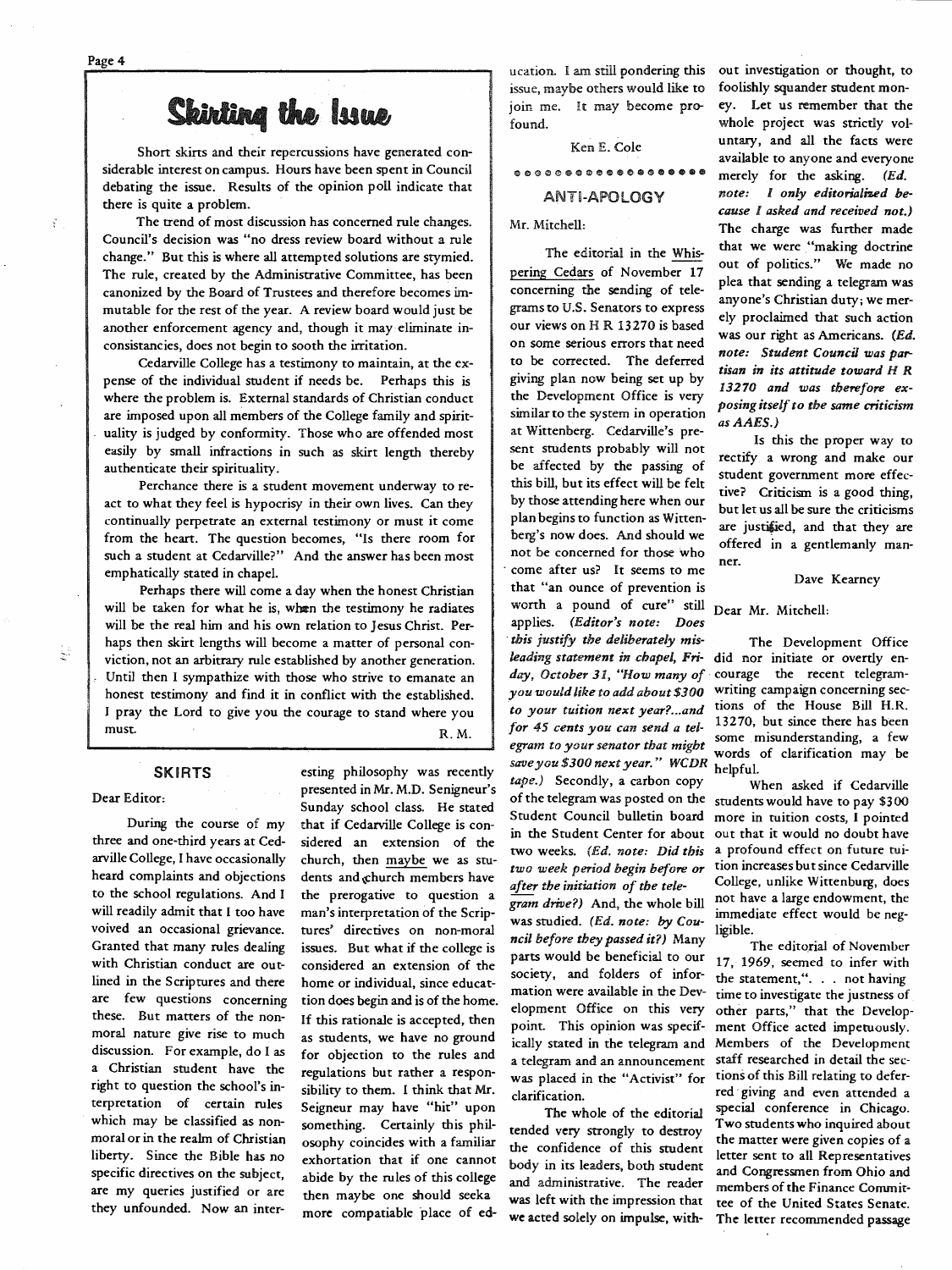of parts of the Bill, listed some features that we would be willing to sacrifice and only requested that four or five items be dedeleted from the total Bill.

The editorial mentioned that Cedarville's new deferred giving plan ". . .cannot compare with Wittenburg's sophisticated system." Although Wittenburg's present revenues would dwarf those of our college, trained personnel, a Deferred Giving Committee, Cedarville Associates, special mailings, will clinics, and printed material. With the exception of public tax money, our deferred giving program is the only source of revenue that has the potential of providing for our future needs. (The college has already been named as beneficiary in legal instruments for over \$700,000.)

The phrase in the editorial, ". . .now I see which master we chose when confronted with God and mammon," would suggest that there has been some Spiritual compromise involved. The Development Office has always stressed Christian stewardship as the prime motive for giving. The college does not covet one cent that the Lord does not direct our way. However, the Government has provided tax incentives for the very purpose of encouraging <sup>g</sup>ifts to rpivate colleges. The purpose of our deferred giving program is to share this information with friends of the college.

In a day when the trend is toward public money for public institutions, many of us felt it was time to exercise our civic responsibility and remind our elected officials of the virtues of the free enterprise system and one of

its ailing offsprings, the private college. Let everyone rest assured that it does matter ''. . . what the principles are." Cedarville College is one "mammon" funds. This principle has become a pearl of great price that few colleges feel they can afford to adorn themselves with.

> Sincerely in Christ, Lee C. Turner Director of Development

#### MINI-SKIRTS ?

Dear Editor:

Today my husband shared with me the subject of controversy-mini-skirts. As we discussed the matter I began recalling the issues of Whispering Cedars and some of the articles in them. I must honestly say I saw little that was representative of a Christian college. Oh, I enjoyed the personal opinions and that which is newsworthy but <sup>I</sup> was looking for testimonies of young people who reflect Christ . in their opinions.

Now the subject of miniskirts has arisen and there seems to be a parallel. I am not being critical of the girls nor the paper as I'm not too old that I cannot recall those years of 18-21. But today I ·realize how wrong I was just because I wanted to belong. Some talk about non-conformity, non-conformity to what? Christians are a minority and nonconformity is against the majority. We must live and adapt ourselves to the times as it is necessary for that personal touch in Christianity but is it our privilege to reduce Christ to <sup>a</sup> shaggy, self-centered, mini-skirted type of God in the flesh. Continued on page 6

### The Unpastor

"Uncola, unskirt, unlove, unattractive..." spells out the commercial. Now we present the latest "Un"-the unpastor, the director of Christian service.

Behold what manner of pastor is this? A pastor, but not? He's one who preaches, counsels; and watches over our spiritual growth, teaches us, and leads us in Christian service, but alas he has no church. After all, isn't a church a building with a constitution, deacons, and voting members, and not the living body of Christ?

How is he chosen? Why, the trustees' vote, of course, while giving all due allegiance to the will of God and the administrative committee. Yet what about the 900 lesser members of the body of Christ? Did somebody ask "who-are they?" They must listen to the unpastor in Sunday chapel (curses on the one that says church), may need him for counsel, and look to him for spiritual leadership.

Witness the spectacle of a communicating pastor at Bedside Baptist on Sunday morning. Perhaps its more than lazyitis, or spiritual anahiliation. Who's communicating to them? The sheets.

Do the dwindling members in "Sunday morning chapel" reflect more activity in Christian service or the fleeing of those that want more than just the spiritual uplift of a particular Sunday School teacher?

See the fleets of buses taking kids where they know their needs will be met. One doesn't stick around for a drop of a blessing when he can get a bucket somewhere else. Ministers that appeal to the upper generation may not appeal to the college crowd. While the trustees are busy, devoted, interested, and sincere men, their spiritual life is not going to be effected by this decision.

The trustees could okay several people, and allow the student body to vote. Or, a representative group to the trustees could advise and inform them of positive suggestions and student opinion before the choice is made. Since the trustees are active people, they certainly don't have time to take polls.

We're only questioning the way of choosing the unpastor or director of Christian service, not the man himself. D.M.

### WHAT YOU THINK - Continued from page 3

There are some who would criticize the poll itself. "Considering the comments made by Dr.<br>Jeremiah this morning in chapel (Thursday, Nov. 20), this poll is a flagrant show of insolence. We<br>students would be aware of this attend Cedarville by choice and the administration has every right to dictate rules to the student<br>body of this private institution as defined by the board of trustees. If a student is unhappy with<br>the policies, he can lea

male. " ... maybe girls on this campus should realize the male's problem in this area because you see <sup>a</sup>man is sexually excited by sight. This is great and good-given by God so in the art of marriage he will be the agressor. He starts the ball rolling. However, the fallen sin nature also has hurt this and will be the agressor. He starts the ball rolling. However, the fallen sin nature also has hurt this and mind and that is sin!" "I think it is out of the question for any shorter skirt length. It is hard enough to live in this world with unsaved girls wearing what they wear let alone saved girls!"

Others fear that "giving an inch" leads to "taking a mile." which would be rather disasterous.<br>"The shorter the girls are given for their skirts, the shorter the skirts will be. Girls try to go as short as they can. With a "If the rules were changed to 'moderation,' we would have other conflicts because of different peo-<br>ple's views."

A final consideration made by those of both sides was, "some girls don't know how to sit."

dualism which by its very nature denies peace and equality between Black and White Christians.

The policy of this school is not in opposition to interracial dating-except in the case of <sup>a</sup> Negro. I would only wish to make known issues that are extant within our own community. Our attitudes affect others. As society looks upon us as Christians we cannot afford to show attitudes which represent the very cause of civil disorder in our society.

Gary Dawson

*SUPPORT YOUR TEAM· Go to the basketball games!!*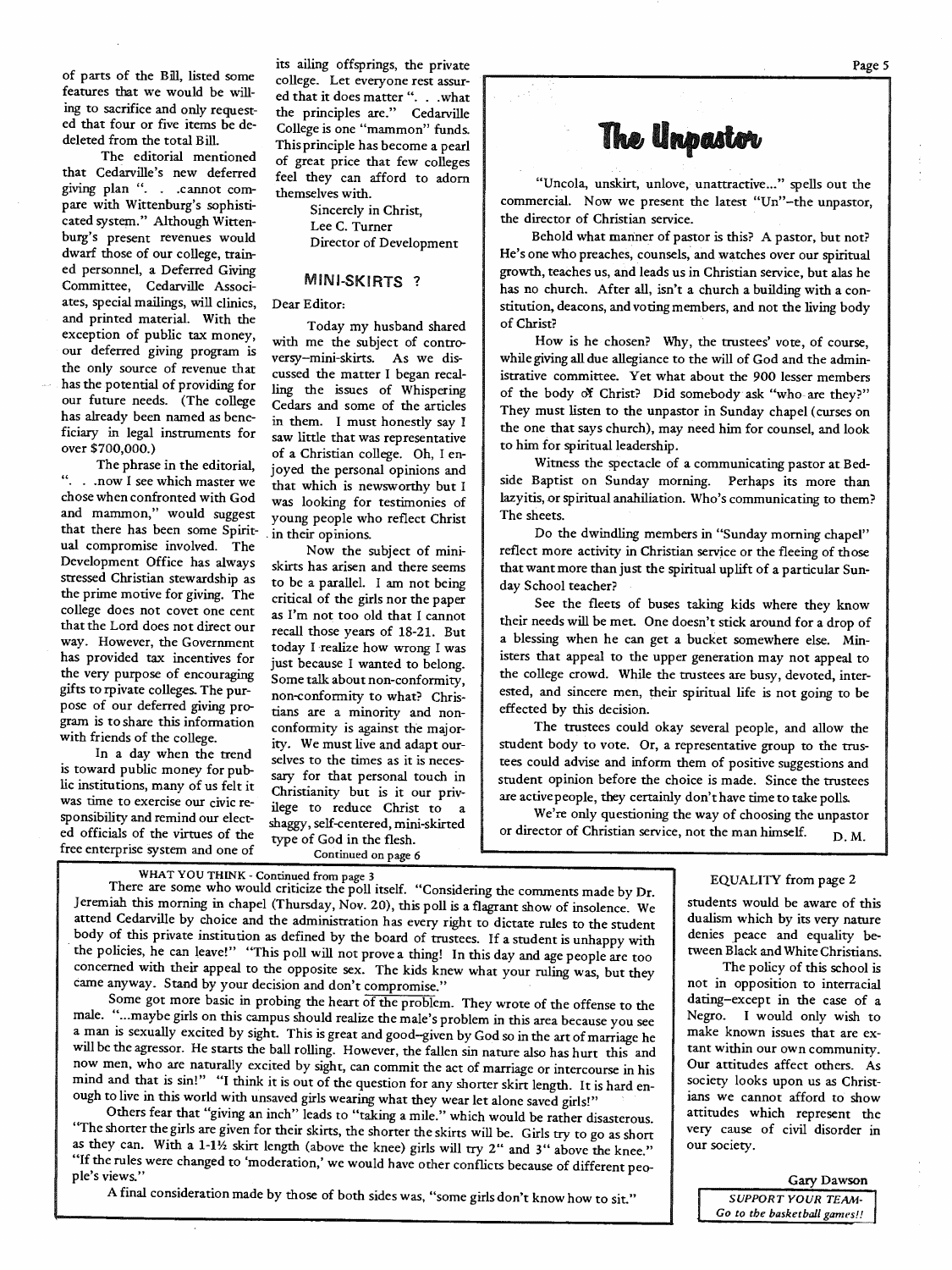

Aside from fun and cultural activities, sometimes the societies do a little hard, helpful work-

Dr. Ankenman is adding an extension to his house. A couple of weeks ago, Pi Sig went over to help close it off.

Springfield Radio WEEC had a banquet in our gym several weeks ago, and Alpha Chi helped with serving and then did the tearing down of tables and chairs, etc. afterwards.

Also, Kappa Delta Chi women had a project of collecting clothing and books for some missionaries.

Opportunity to serve is a facet of the societies on campus you may not have been aware of. They enjoy the projects, yet the benefits are non-material.

Other activities included an AX-plus-dates party at Murdochs' Nov. 15. They ate, sang, and gave testimonies, watched T.V., and played games, the last. one being "find the contact.'' (They found it.)

Gamma Chi was unable to see Henry IV, but got to see "You're a Good Man, Charlie Brown" instead. It wasn't quite as cultural, but it was funny! They are planning to go Christmas caroling before finals.

Kappa Delta Chi went to Perkins Pancake House for breakfast November 22. They will be going Christmas caroling also, but visiting people in the community who are over 70.

And that's the latest....

### **Miss Spradlin Going to Pakistan**

by Barb Johnson

"She is really a wonderful person," say the girls in Maddox Hall of their resident advisor and Cedarville's Student Missionary Project, Miss Spradlin. What makes Miss Spradlin so dear to her girls is the personal interest she takes in each one of them as an individual.

As an individual seeking the Lord's will for her own life, Miss Spradlin possesses a dynamic witness and testimony. Hailing from a small town in Ohio, Miss Spradlin was complacent about her secretarial job until her father's death in 1965. It was at this time that she realized that she was merely existing in a rutwith no real purpose; she also became burdened to present the gospel to the unsaved. She says of this experience, ". . . I thought, well, anybody could be sitting here pounding a typewriter and getting these reports in to Detroit. But I felt like the Lord could use me in something else, in fulltime service." Then, at the age of nineteen, while attending Moody Bible Institute's Founder's Week, on Missionary Emphasis Night, the Lord spoke through the message and Miss Spradlin dedicated her life to be used on the mission field.

Her first stop towards preparing for this service was schooling. Upon the receipt of an offer of a work-scholarship, Miss Spradlin enrolled in Tennessee Temple, a three year Bible college, from which she graduated with a degree in Bible. Having decided that she would need practical training in meeting physical needs she took a three year nurses training course. Through all the years of preparation, Miss Spradlin was confident the Lord would reveal His direction for her as a missionary.

However, Miss Spradlin was to learn patience and how to wait on the Lord, for it was not until a month after she became a member of the college staff in

1968 that she received her specif- dreth said during the Singspiraic call to East Pakistan. At the tion, reverse, the letters S. M. P. missionary conference at Grace and remember to "pray for Miss Baptist last year Miss Spradlin Spradlin." realized the need existing in East e <sup>I</sup>GI I • I 1111 1 e+e+• I •I• I• I •I• I e+ Pakistan. "I realized for the first SKIRTS from page 3 time that Christ had actually died length?" I am sure than an honest for individuals. I just didn't see evaluation of these and relative them as just the millions in East issues would cause a more honest, Pakistan, but as individuals, and and probably more conservative that they really needed to be conviction. Who are Christian reached." girls really trying to please and

This is her burden, and Miss Spradlin does not feel adequate in herself to fulfill this

Miss Spradlin has many obstacles to overcome when she ar-<br>Let's exercise a bit of real them the language and customs of God, she fervently desires to

reaping the harvest of the seed of our reeings, and some genuine<br>discord and sin source hy parents love, I think we can improve the discord and sin sown by parents love, I think we can improve the who decided they didn't need situation. Why not pray about who decided they didn't need God's old-fashioned puritanical it? standards. Yet, need we be reminded that God's standards were old-fashioned to Sodom-Gomorrah, Babyalon and other nations of people now reminiscent only from ashes and history books. Who wants to believe in a Christ who is symbolic of the world and its sin. I believe in a Christ who lived a life of holiness, honesty, love even to the death, rebuking the workers of iniquity and above all who did not conform.

How privileged you are to attend a liberal arts college where God is author of the sciences as well as the Bible. May God challenge your hearts and minds about these controversial subjects and reveal His way and truth to you in a way you never dreamed possible.

Mrs. R. Goldschmitt

impress, their social peers, or the Lord, and I say that with respect.. Most fellows will not "put a girl down" for her wearing a skirt to challenge, but she is confident the knee. I have much more<br>that the Lord will undertake for reconcer for a girl who dresses in respect for a girl who dresses in her and be her strength. Her fav- this manner, than for one who oriteverse, which has been a help conforms to the world's stanthrough her preparation is Phil.4: dards, no matter what her attrib-13, "I can do all things through utes may be. I'm sure that most Christ which strengtheneth me." other Christian fellows would

rives in East Pakistan, among Christian love in these issues, and<br>them the language and customs  $\frac{1}{1}$  don't mean the "I'll show of the people. But with the help  $\frac{1}{100}$  Christian love as soon as they do some face to face confrontations reach these people. Cedarville instead of this behind-the-back<br>College is proud to have Miss business. Jealours and terling College is proud to have Miss<br>Spradlin as its S. M. P. this year. have no place in the Christian's Spradlin as its S. M. P. this year. have no place in the Christian's<br>But more than this, as Kirk Hil- life no matter how much they But more than this, as Kirk Hil- life, no matter how much they<br>\* \* \* \* \* \* \* \* \* \* \* \* \* \* \* \* feel they are helpe minested. \*\*\*\*\*\*\*\*\*\*\*\*\*\*\*\*\* feel they are being mistreated. MINI-SKIRTS from page *5* 

Today's young people are With a lot of honesty in

Clif Jensen



- 
- $\ddot{\phantom{1}}$ ENVELOPES
- t WEDDING ANNOUNCEMENTS
- $\ddagger$ BOOKLETS
- $\ddagger$ **DITTO**
- t OFFSET PRINTING

t CALLING CARDS CEDARVILLE COLLEGE **PRESS**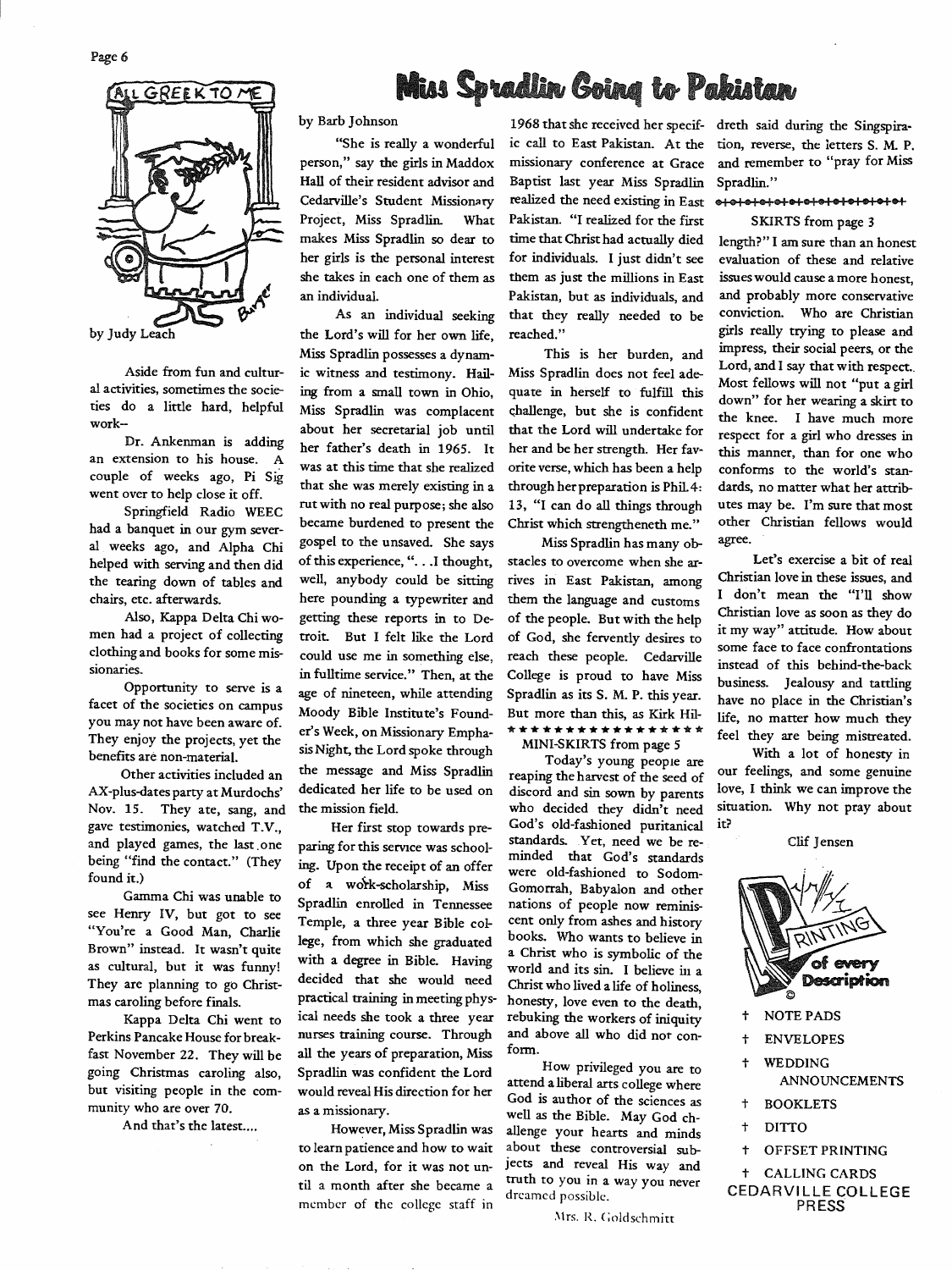#### LAKE (from page 1)

water in the lake to provide for ice-skating sometime this winter. There are high hopes that the lake will be filled by spring.

Also the knowledge of <sup>a</sup> few facts about the lake might be interesting to those whose knowledge of it is absolutely nil. The lake covers an area of six acres. It is 12 feet deep at the deepest part and tapers one to three feet in depth nine feet out from the shore. This sloping is a good safety feature because if someone decided to go wading they could wander nine feet out into the lake and only be in water three feet deep. It has cost approximately \$30,000 to grade and slope the lake properly. The amount of water in it is controlled by a dam and <sup>a</sup> valve system.

Although the lake might not look like much now, it soon will be the center and the most beautiful spot on campus.

#### DEBATE (from page 1)

ative position. Fifteen teams engaged in the competition. Cedarville's affirmative team won the round from Wittenberg College while losing to Xavier and the University of Michigan. The negative team lost their rounds to the University of Dayton, John Carroll University and Otterbein.

*XENIA OFFICE SUPPLY 61 Greene St. Xenia,* Ohio 372-2381

"Complete line of supplies for the college student"



The Cedarville Team needs a broader base of support from the student body. There are sharp students in history, political science, philosophy, economics, business and other areas that could profit greatly from their involvement in debate. Such students are encouraged to plan to take LL 215 Argumentation and Debate next autumn quarter and try their wings in the true liberal art. Any one having questions about debate should see Dr. Reed, Jim Phipps or any member of the current debate team.

Route 42

**DON'S GULF** 

Cedarville, Ohio

766-1141

SUNOCO Service Station Richard Altnouae

**ENGLE** 

rville, Ohie

**Floral Co.**<br>289 Dayton Ave.<br>Xenia, Ohio

Phone 372-8051

Tiffany's Jewelry Store *Specializing* in *Diamonds, Hamilton, Eterna,* & *Bulova Watches.* In Xenia

*AR Y'S Flower Shop*  30 W. Washington St. Jamestown - 675-5421 *Your Nearest Florist* 

766-5332

Consortium (from page 1)

crdit at their own. Special Consortium Night courses are taught one night a week for the convenience of students from member schools.

This is the first year that Cedarville has offered a Con-

> PERSONALIZED Christmas Greeting TODAY!! CEDARVILLE COLLEGE PRESS

**ORDER YOUR** 

rou<br>can't

get<br>married

without

AGS)

BRAUN'S

JEWELE 74 East Main Xenia, Ohio Member American Gem Bocld)'

*Runion 's Beauty Salon* 

IO E. Wast.ington St. Jamestown - 675-9811 *l:vt•ning Appointments Available* 

Ill n

sortium course, which is being viewed as an opportunity to share Jesus Christ with students from area campuses. College Hill IGA *Across from Maddox* 



wise guys know the best buys - and that is The Guys.

Smooth and trim fitting in new fabrics and colors. Get The Guys ... the preferred profile pants.



#### Page 7